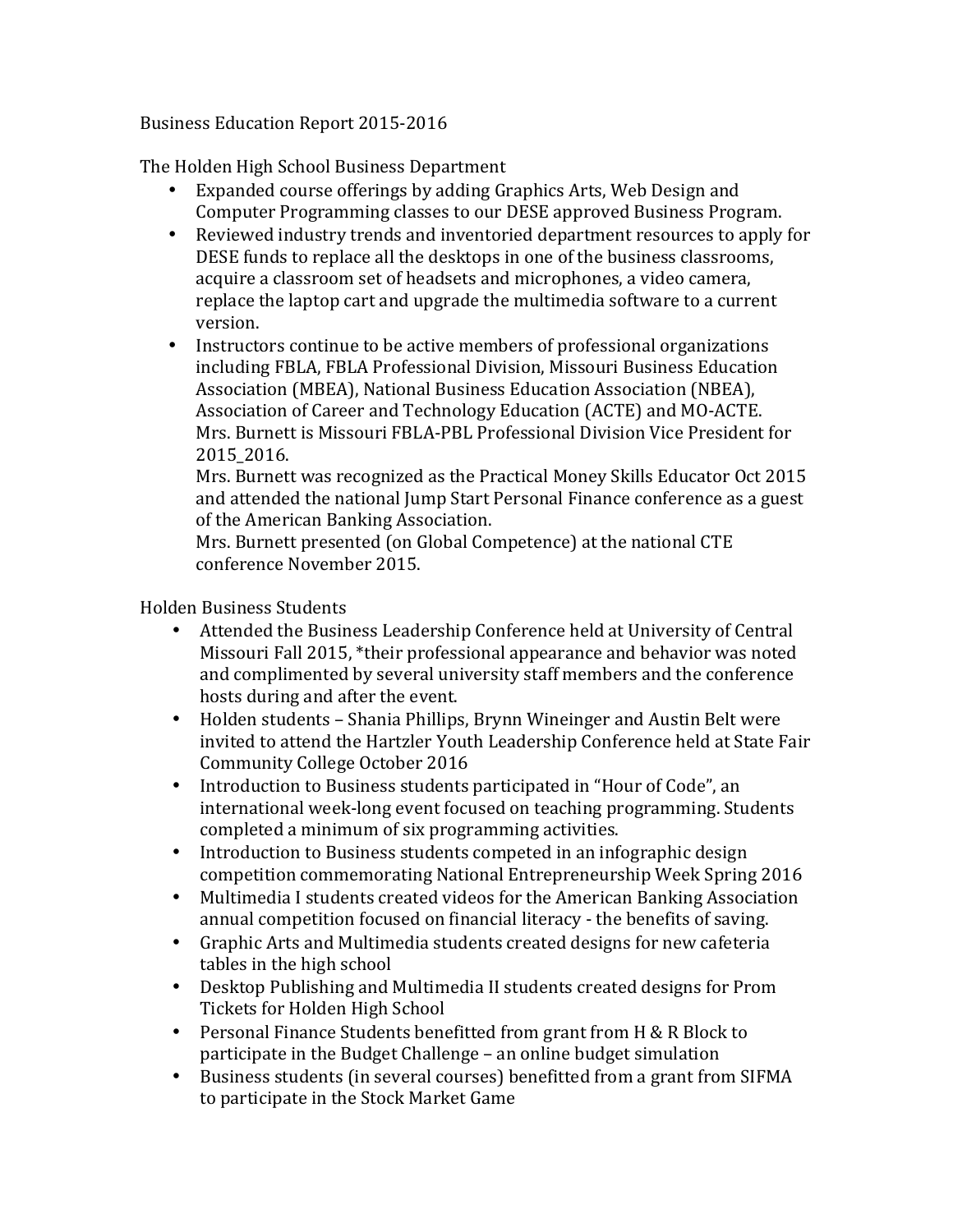• Business Technology students participated in mock interviews at F & C Bank Fall 2015 and Spring 2016 semesters. The Business Technology class and F & C have been conducting the mock interviews for 6 semesters now. The students are really seeing the benefits of it. Some have said this is the first professional interview they have done. These were students that are currently employed at various places.



- Multimedia II student JP Talley has been asked to create and maintain a website for the HOPE Coalition. He is currently learning HTML as fast as he can to expedite this.  $\odot$
- Computer Application students created a PSA's regarding Digital Citizenship. They had to deliver an informative video that fell between 30 seconds to 1 minute.
- Computer programming student learned Python as the language of choice.

FBLA (the Business Career Path CTSO)

- Current membership is 26, up from 13 the previous year
- Chapter activities for the 2015 2016 school year include
	- $\circ$  October 1<sup>st</sup>, the student held a breakfast for all chamber member to thank them for their continuous support of FBLA.
	- o On October 31, 2015 some FBLA students volunteered to help with the downtown trick or treat event sponsored by the Chamber of Commerce and Holden Main Street
	- $\circ$  Hosted and presented a program (on CTE month and FBLA) for Chamber After Hours Feb 15, 2016
	- $\circ$  Hosted a breakfast for local businesses for
- Our chapter vice president- Grace Fitzgerel attended District 10 planning meeting. During that time that have a battle of the chapter. Each chapter selected 3 students to compete. Grace won the competition, which was very impressive.
- On October  $3^{rd}$ , 2015, 8 members attended FBLA Show me Leadership Conference at Worlds of Fun. The students had a chance to participate in backstage tours of Worlds of Fun. They were able to ask question and see how such a big park operate especially on one of the biggest season, Halloween Haunt. They also heard from different guest speakers of what they do behind the scene.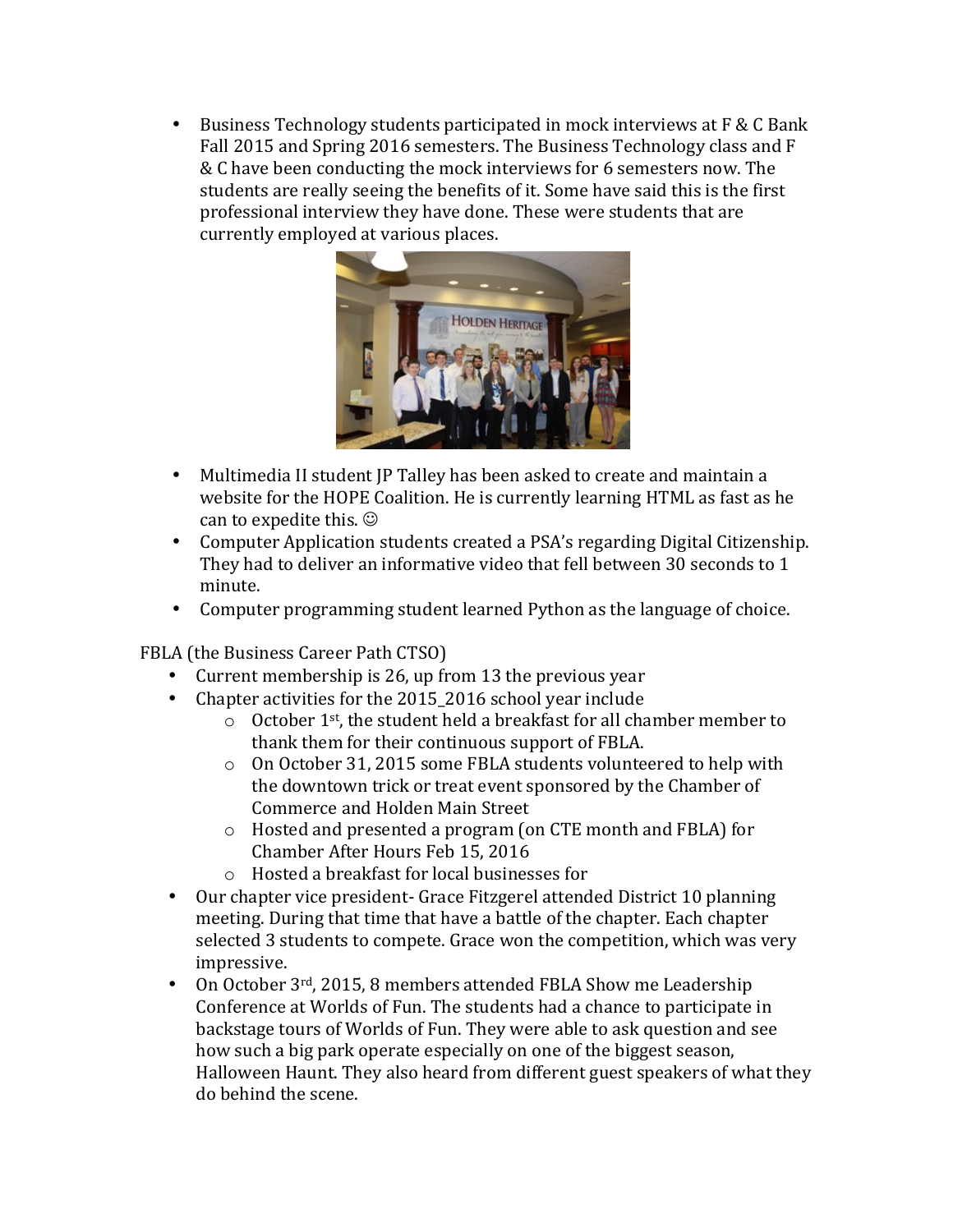- On November 6-7, 4 students had the opportunity to attend FBLA National Leadership Conference in Omaha, NE. The students attended many workshops and heard from so great speakers during that time. It was a great opportunity for our students because normally the National Leadership Conference is not this close to home. So for them to have had this opportunity was awesome.
- For American Enterprise Day in November, the student invited all the local business to a breakfast at the high school to thank them for all they do for our community.
- Holden FBLA had 24 members compete in 27 different events with multiple students competing in the same events on February 9, 2016 at UCM. Holden FBLA came away with five state qualifiers, 11 district Top 5 winners and one District 10 officer.

Grace Fitzgerel - District 10 Vice-President of Relations



1st Place - Health Care Administration - Alexis Frazier - (State Qualifier)

3rd Place- Cyber Security - Wesley Chisler - (State Qualifier) 3rd Place - Networking Concepts - Darien Faulk (State Qualifier) 3rd Place- Hospitality Management - Grace Fitzgerel, Brynn Wineinger, Sarah Thomas

4th Place - Electronic Career Portfolio - Victor Jones

4th Place- Networking Concepts- Colton Woodworth (State Qualifier)

4th Place- Sale Presentation - Lauren Smith

5th Place - Help Desk - Dorothy McCartney

5th Place- Personal Finance - Faith McDaniel (State Qualifier)



Holden FBLA Chapter members competing at districts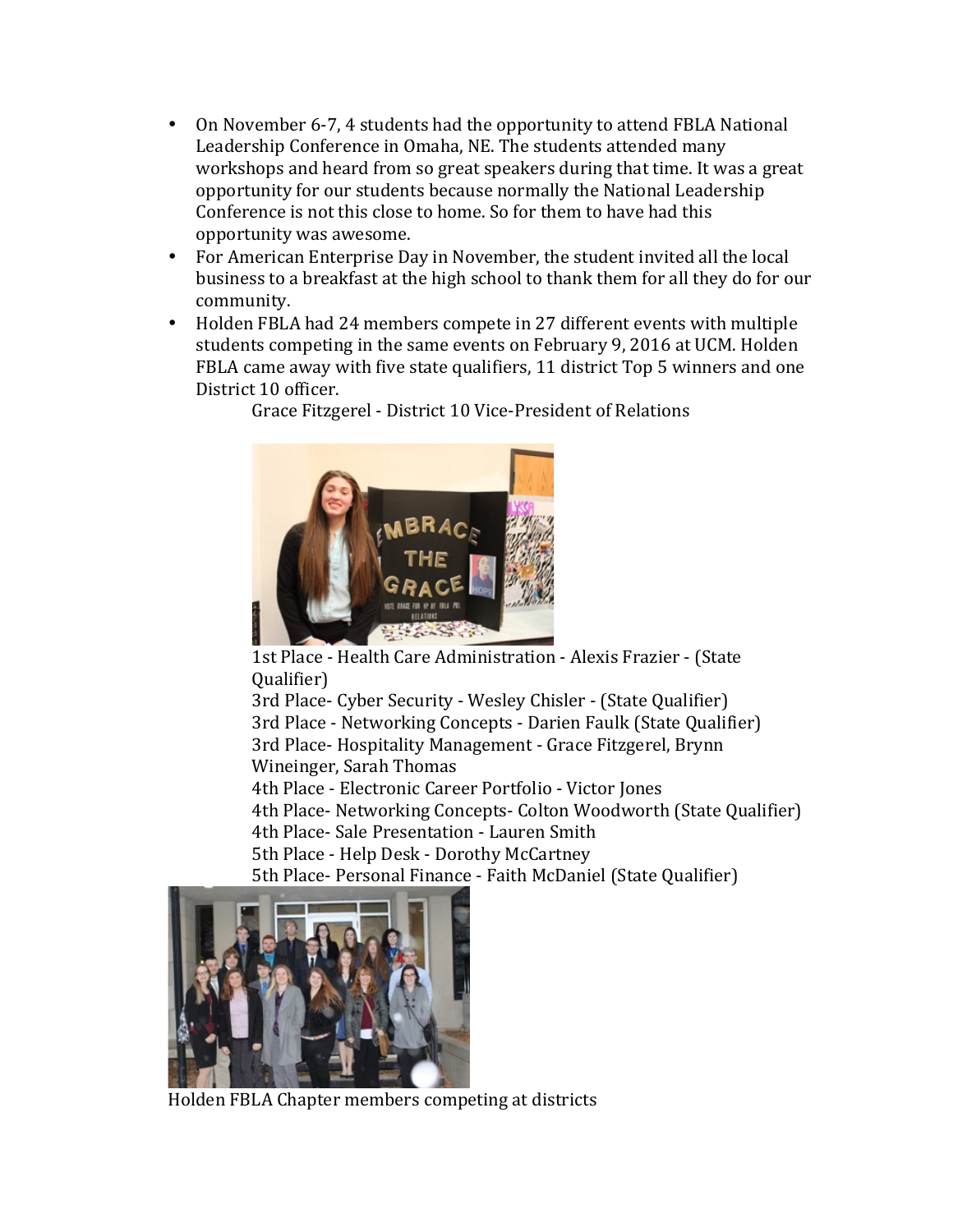

Alexis Fraizer –  $1<sup>st</sup>$  place in Healthcare Administration



Lauren Smith  $-4$ <sup>th</sup> place in Sale Presentation



Victor Jones- 4<sup>th</sup> place in Electronic Career Portfolio

Holden Career Technical Education (CTE) program (FBLA, FFA and FCCLA) were able to take 9 students to Jefferson City on February 10th for CTE Legislative Day at the capital. The students had the opportunity to talk to different legislators and learn how a bill is passes through the House. They also were able to tour the Capital and learn some of its history.

Students were:

FBLA - Darien Faulk and Alexis Frazier

FCCLA - Sofia Rodriguez, Katelyn Glynn and Brooke Fisher

FFA - Shea Fitzgerald, Austin Lovell, Nicole Foley and Sydnee Yancey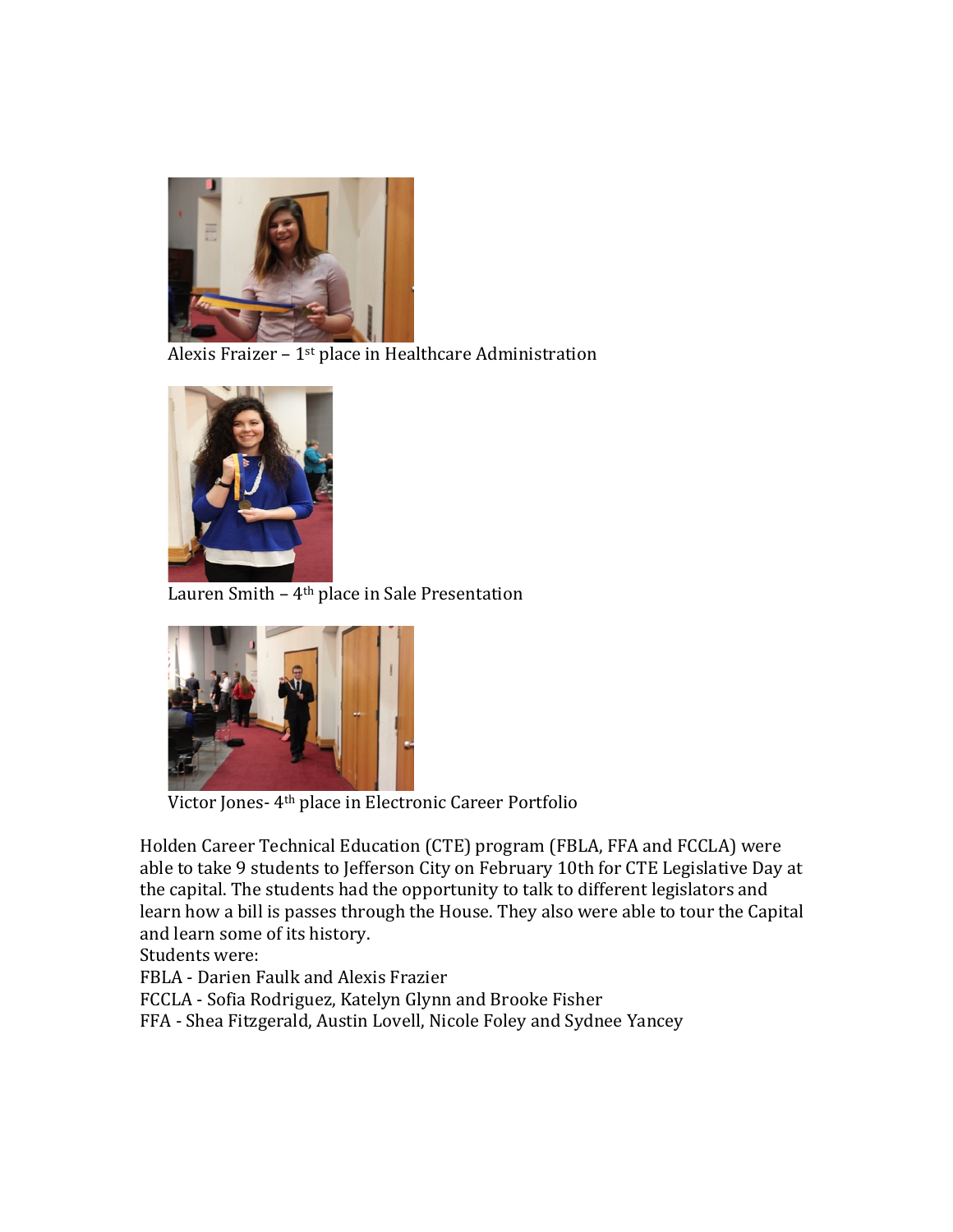

Leadership Students

- Improve school climate
	- $\circ$  Partner with Life Skills class on a variety of projects
	- $\circ$  Registered as Class A Volunteers with Special Olympics
	- $\circ$  Special Buddies for Special Olympics athletes